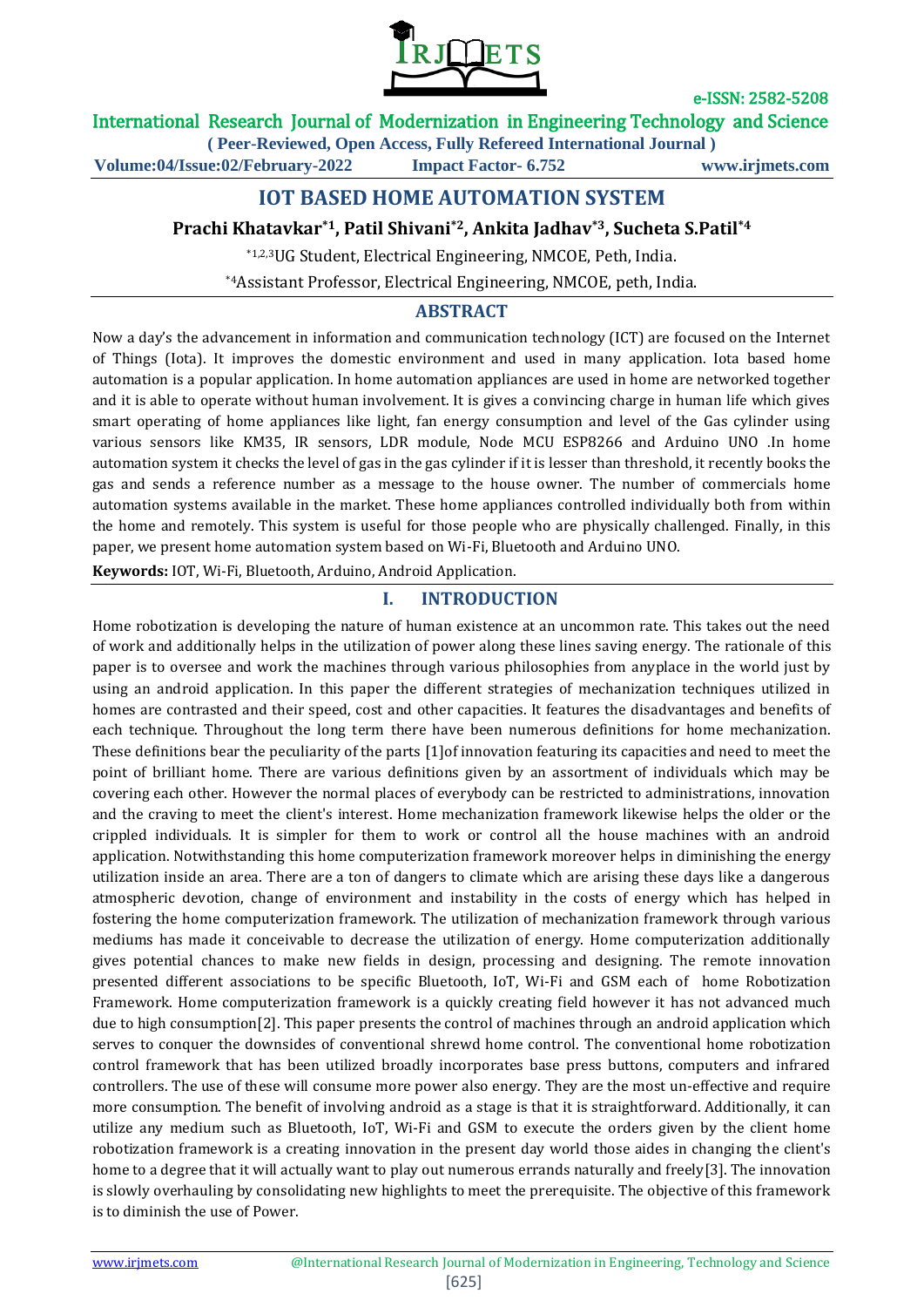

# International Research Journal of Modernization in Engineering Technology and Science

**( Peer-Reviewed, Open Access, Fully Refereed International Journal )**

**Volume:04/Issue:02/February-2022 Impact Factor- 6.752 www.irjmets.com**

### **II. METHODOLOGY**

#### **1) Bluetooth Based Home Automation-**

This innovation is growing these days to make life simpler .This is secure and the expense is likewise less Home mechanization framework based on bluetooth proposed by R.Piyare comprises of the gadgets equipment part which has an android telephone furthermore the Arduino Bluetooth(BT). This arduino BT board and cell phone are imparted utilizing Bluetooth. The electrical transfers are utilized to with machines arduino BT board Another strategy proposed utilizes HC-05 module of bluetooth as it is a sequential port module which is not difficult to utilize. This module requires ordinary(5V) supply. With simply a tap on the versatile application, associate home the information is communicated sequentially to arduino which is connected utilizing Bluetooth. Arduino gets and translates the information and takes the vital activities required. It likewise returns the current status of the gadget to the android telephone. Another strategy introduced in gives us a thought for a minimal expense, strong, easy to use mechanization framework. This framework is coordinated with the bluetooth module, arduino board, an android application and sensors. It is not difficult to work and helps in managing and working of the home apparatuses. The weakness of this strategy is that the apparatuses can be controlled uniquely from arrange[4]. This specific technique proposed beneath utilizes HC-06 module of bluetooth which is interacted with arduino board what's more machines of home are associated with leading group of arduino through hand-off. The sequential correspondence between the Bluetooth module and android telephone is finished utilizing sequential correspondence and afterward further associated with the leading group of arduino. This specific strategy fulfills the need of the client to work and administer the apparatuses inside a reach which is definitely easy to use. It is helpful for the incapacitated individuals, old individuals and furthermore helps in using time effectively. The paper proposed gives an answer for shrewd home mechanization utilizing google firebase cloud informing (FCM) and bluetooth. It doesn't need any specialized information on the client. It gives a basic point of interaction to control and work all the home machines. With the creating innovation of Bluetooth, there is an organization framed because of advanced gadgets where the machines and electrical gears can move the information among them. Presently, the significant use of Bluetooth innovation is shrewd home[5].

#### **2) Wi-Fi Based Home Automaton-**

To impart and work with association between the android application and the machine, a module of Wi-Fi is utilized. A home robotization framework in which an android versatile application with coordinated Wi-Fi can be utilized. In working, this arrangement of home mechanization utilizes an application introduced in a PDA to move the information utilizing a long reach Wi-Fi innovation. A preconfigured Wi-Fi gadget can be utilized to refresh status gathered from sensors constantly on the firebase data set. Utilizing Wi-Fi innovation SSCS switches and gadgets can be somewhat controlled utilizing further more android application. There is an improvement in the brilliant home framework field that it can offer a more drawn out range and can control various gadgets simultaneously from anyplace in the world. ESP 8266 12 E is utilized as focal regulator and as Wi-Fi chip in this, it is a development variant of ESP 8266. The most valuable component of this is that a USB can be utilized to power this gadget rather than utilizing batteries. . It is extremely valuable for novices because of its tough nature and simpler activity. In brilliant homes, minimal expense, multi-reason and adaptable from a distance checking and controlling of gadgets through a Wi-Fi medium which is a modern remote gadget framework utilizing versatile application which can be effortlessly worked by individuals from their cell phones is finished. Conveyance of control guidelines should be possible through Wi-Fi medium by using text informing innovation[6]. IP Cam utilized in shrewd homes for security can send great quality pictures to the android for a long reach. In this way brilliant home advances can be introduced utilizing Wi-Fi modules. One more strategy for home robotization based on Wi-Fi is examined in where in the framework has been isolated into three significant classifications specifically firebase information base, parts of equipment and a PDA application. This requirements a dynamic web association with great speed all through[7]. The procedure on the framework can be performed without really being in touch with the immediate line. It offers a higher range when contrasted with that of bluetooth. The connection point was created with the assistance of android studio and is too presently being used. A comparable technique is introduced in, where a financially savvy and a productive home mechanization framework which helps in working the home machines utilizing an advanced cell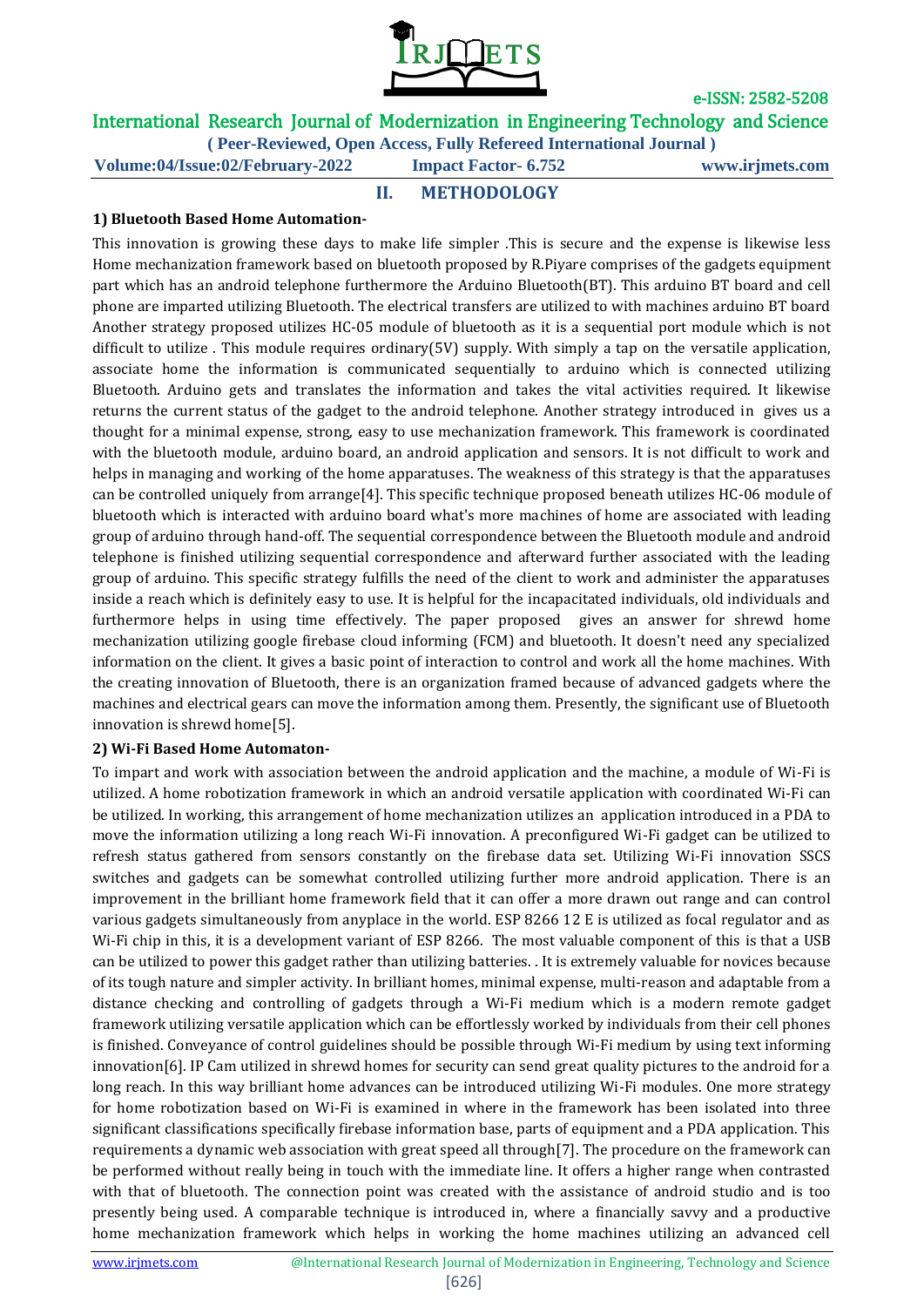

# International Research Journal of Modernization in Engineering Technology and Science

**( Peer-Reviewed, Open Access, Fully Refereed International Journal ) Volume:04/Issue:02/February-2022 Impact Factor- 6.752 www.irjmets.com**

application. This guarantees more wellbeing and lessens the power utilization and furthermore decreases the utilization of water by utilizing a dirt dampness sensor during the home nursery water system.

#### **3) Arduino:**

Arduino is an open-source gadgets prototyping stage in light of adaptable. easy to utilize equipment and software[5] It's proposed for craftsmen. originators, specialists, and anybody keen on establishing intuitive items or conditions. In straightforward terms, the Arduino is a little PC framework that can be modified with directions to cooperate with various types of info and result. The current Arduino board model, the Mega, is little in size contrasted with the normal human hand. It has numerous simple and computerized 10 pins. It works with 5v power supply, which is associated from there USB port or Outer power supply. It can work between 5V 20V It has ATmega1280 miniature regulator. This microcontroller has many elements. It has 128KB of blaze memory, 4 KB of which are utilized for the Boot loader, 8 KB SRAM and 4 KB EEPROM[8].

Arduino has e 54 advanced 10 pins. To choose the info or result pin, we utilize the pin Mode(). Digital Write (), and digital Read() capacities. This pins works at a greatest current of 40mA. These computerized pins have a few unique capacities. They are Sequential 0: pin 0(RX). pin 1(TX), Sequential 1: pin 19(RX), pin 18(TX). Sequential 2: pin 17(RX), pin 16(TX), Sequential 3: pin 15(RX). pin 14(TX). The TX is utilized to communicate the information and the RX is utilized to get the information. The other unique capacity pins are the SPI pins, SPI: MISO pin 50, MOSI pin 51, SCK pin 52. SS pin 53. It additionally has 16 simple information pins gives 10 pieces of goal (1024 unique qualities) and utilizations the analog Read() work. In this we have SAR ADC to change over simple information into advanced structure

### **III. RESULTS AND DISCUSSION**



**IV. APPLICATIONS**

- 1. Lighting control
- 2. Central air
- 3. Grass/Planting the executives.
- 4. Shrewd Home Apparatuses.
- 5. Further developed Home wellbeing and security.
- 6. Home air quality and water quality checking.
- 7. Regular Language-based voice colleagues.
- 8. Better Infotainment conveyance

# **V. CONCLUSION**

This investigation project has proposed, and made an insignificant cost and Wi-Fi based mechanism framework for brilliant home model using Arduino and android wireless.It enables the control of the electrical contraption, for instance , the bulb, and fan at home successfully and gainfully to Wi-Fi.The sensor can screen the